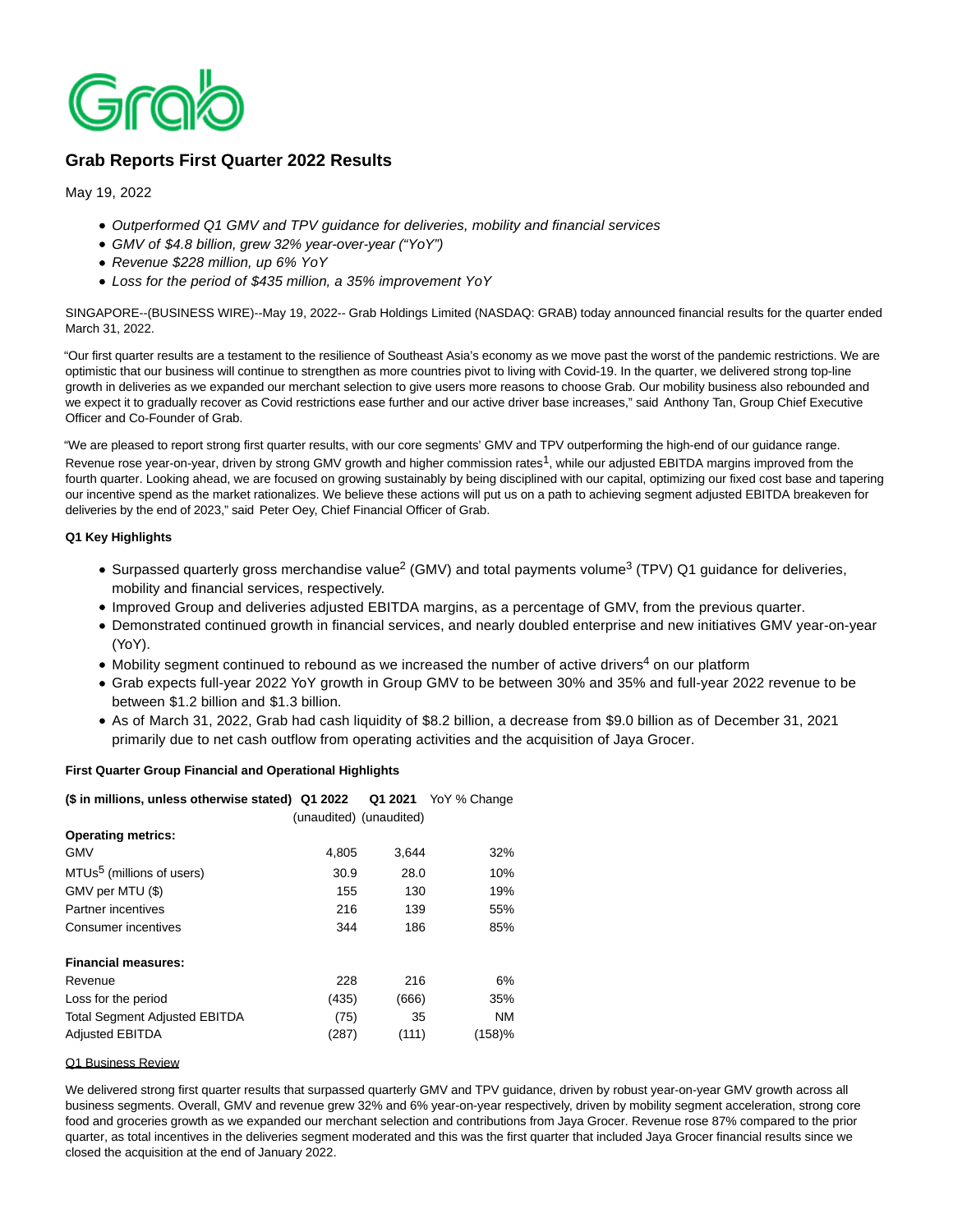As countries eased pandemic restrictions further during the quarter, monthly transacting users (MTUs) rose 10% year-on-year to reach 30.9 million, while average spend per user, defined as GMV per MTU, rose 19% to \$155, indicating resilient demand for our services.

Adjusted EBITDA was negative \$287 million, declining from negative \$111 million a year ago on higher regional costs and incentive investments, while adjusted EBITDA improved by approximately \$17 million compared to the fourth quarter 2021, as total incentives in our deliveries segment came down. Adjusted EBITDA margins as a percentage of GMV declined to (6.0)% in the quarter compared to (3.1)% in the same period a year ago, but improved from (6.8)% achieved in the previous quarter. Net loss for the quarter was \$435 million, a 35% improvement year-on-year, primarily due to elimination of the non-cash interest expense of Grab's convertible redeemable preference shares that converted to ordinary shares in December 2021 and will no longer be incurred going forward.

### Q2 & FY2022 Business Outlook

| <b>Operating Metric / Financial Measure</b> | Guidance |
|---------------------------------------------|----------|
|                                             |          |

### **Q2 2022 GMV**

| <b>Deliveries</b>                                                    | \$2.55 billion to \$2.65 billion |
|----------------------------------------------------------------------|----------------------------------|
| Mobility                                                             | \$0.95 billion to \$1.00 billion |
| Financial Services TPV (Pre-InterCo)\$3.50 billion to \$3.60 billion |                                  |

### **FY2022**

| Group GMV | 30% to 35% higher YoY          |
|-----------|--------------------------------|
| Revenue   | \$1.2 billion to \$1.3 billion |

### **Mobility**

Looking ahead, we believe the worst of the pandemic restrictions are behind us as more countries in the region pivot to living with Covid. We are optimistic that our mobility supply will stabilize in the second-half of 2022, and that mobility driver incentives as a percentage of GMV will taper in that period.

We exited the first quarter with mobility GMV on the rebound on a sequential basis. Our active driver base, the majority of which complete both deliveries and mobility jobs, increased in the quarter, but was still below pre-Covid levels. Over the month of March, our active driver base was 76% of December 2019 levels. We will continue to grow our driver base in order to capture the strong demand we are seeing coming back online. Furthermore, we are closely monitoring the impact of fuel inflation on our drivers' earnings, and will continue to look for ways to support our drivers in mitigating the effects.

### **Deliveries**

For our deliveries segment, we are focused on improving our unit economics by tapering incentives as a percentage of GMV, and driving organic growth in our core food and groceries deliveries segment. We will do this by improving the driver and user experience through tech and product enhancements, and strengthening our moat by offering users a wide selection of merchants to meet their needs. As we exited the first quarter, we saw stable demand for deliveries, despite an easing of Covid-restrictions in some countries, and a moderating of consumer incentives compared to the prior quarter. These early signs indicate that demand for deliveries may remain stable even as Southeast Asia moves to a post-pandemic footing. Longer term, we plan to expand our deliveries segment into underpenetrated outer cities and towns in most of our markets to tap growth opportunities there. During the quarter, we began to integrate Jaya Grocer stores onto our groceries marketplace in Malaysia and plan to complete the integration in the second-half of 2022.

### **Financial Services**

For financial services, we will continue to embed different payment and lending options into our app to enhance our marketplace and better support rour drivers, merchants and consumers. For example, we will expand the Buy Now Pay Later product into more markets in 2022 and 2023. Ou Singapore digital bank is undergoing an internal pilot, and we plan to launch it publicly in the second half of the year. In April, Grab's digital banking joint venture with Singtel, also known as GXS Bank, and a consortium of partners were selected to receive a full digital banking license in Malaysia. subject to meeting all of Bank Negara Malaysia's regulatory conditions. This development is another milestone in our journey to bring financial services to a vast underserved market.

OVO continues to make meaningful progress as it deepens its open ecosystem in order to tap the long-term opportunities within Indonesia's payments and financial services landscape.

### **Sustainable Growth**

Going forward, we are focused on sustainable growth to meet our core food deliveries and overall deliveries segment adjusted EBITDA breakeven timelines of by the first half of 2023 and the end of 2023, respectively. We are also targeting long-term segment adjusted EBITDA margins for mobility and deliveries of 12% and 3% and above, respectively. To achieve this, we are focused on three key levers. First, we are focused on **overall cost management** where we will optimize our fixed cost base, streamline our core segments to drive internal efficiencies and continue to be disciplined with our capital by managing our incentive spend closely. Second, we plan to **leverage technology, partnerships and our superapp ecosystem** to grow our user base, improve efficiency and increase user stickiness. Last, we will continue to position our **core segments for recovery and growth** in order to capture the vast opportunities across our core segments.

### **ESG Goals**

In May, we announced **three new sustainability goals** in our annual Environment, Social and Governance report. They are i) to double the number of marginalized individuals earning an income on our platform by 2025, ii) to expand the proportion of women on our leadership bench to 40% by 2030, and iii) to achieve carbon neutrality within our ecosystem by 2040. These goals serve as a blueprint for us as we transition to a triple bottom line company; one where we deliver financial performance for our shareholders while ensuring we have a positive social impact on communities and on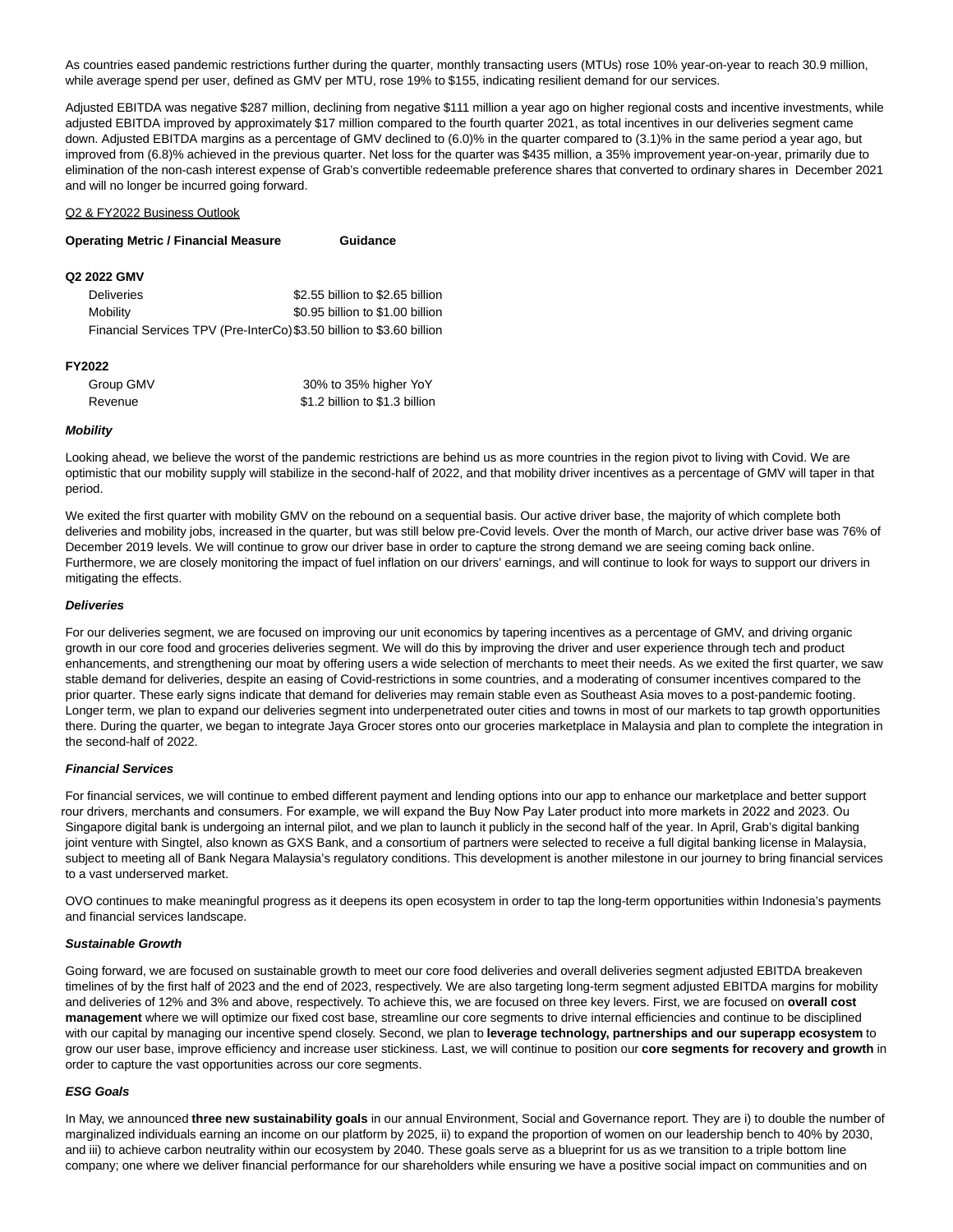#### the environment.

### **First Quarter Segment Financial and Operational Highlights**

### **Deliveries**

| (\$ in millions, unless otherwise stated) Q1 2022 Q1 2021 YoY% Change |                         |       |           |
|-----------------------------------------------------------------------|-------------------------|-------|-----------|
|                                                                       | (unaudited) (unaudited) |       |           |
| <b>Operating metrics:</b>                                             |                         |       |           |
| <b>GMV</b>                                                            | 2.562                   | 1.702 | 50%       |
| <b>Commission Rate</b>                                                | 19.9%                   | 18.2% |           |
| <b>Financial measures:</b>                                            |                         |       |           |
| Revenue                                                               | 91                      | 53    | 70%       |
| Segment Adjusted EBITDA                                               | '56)                    | (4)   | <b>NM</b> |

Our **deliveries** segment registered strong GMV and revenue growth driven by continued growth in food and groceries deliveries and contributions following our acquisition of Jaya Grocer. Deliveries' MTUs and average spend per user grew by 26% and 19% year-on-year respectively, as we expanded our merchant selection and deepened local merchant relationships to give users more reasons to transact with Grab.

In Q1 2022, active merchant-partners<sup>6</sup> grew by 34% year-on-year and we continued to forge strong local partnerships to drive organic growth. For example, we launched a pilot in the first quarter to partner with and promote local food merchants to our users by creating bespoke marketing materials that we amplified in-app. We saw early positive results from this pilot and we plan to expand these partnerships this year.

Segment Adjusted EBITDA declined \$52 million year-on-year to negative \$56 million, but improved by 34% from the previous quarter as total incentives spent moderated on a sequential basis. We also made progress on our deliveries unit economics with segment adjusted EBITDA margins as a percentage of GMV, improved to (2.2)% in the quarter from (3.5)% in the fourth quarter 2021 as total incentives as a proportion of deliveries GMV declined to 16.3% from 18.2% quarter-on-quarter.

### **Mobility**

| (\$ in millions, unless otherwise stated) Q1 2022 Q1 2021 YoY % Change |                         |       |       |
|------------------------------------------------------------------------|-------------------------|-------|-------|
|                                                                        | (unaudited) (unaudited) |       |       |
| <b>Operating metrics:</b>                                              |                         |       |       |
| <b>GMV</b>                                                             | 834                     | 808   | 3%    |
| Commission Rate <sup>7</sup>                                           | 23.4%                   | 22.6% |       |
| <b>Financial measures:</b>                                             |                         |       |       |
| Revenue                                                                | 112                     | 145   | (22)% |
| Segment Adjusted EBITDA                                                | 82                      | 115   | (29)% |

In the first quarter, our **mobility** segment showed signs of a rebound on both the demand and supply side of the marketplace. Furthermore, we see the continuation of a gradual recovery coming out of the quarter, as countries like Singapore, Indonesia and the Philippines loosened Covid and travel restrictions in March.

Segment MTUs continued to recover and mobility GMV rose 9% quarter-on-quarter, signaling demand recovery after the impact of Omicron in the first two months of the quarter. We increased our average monthly active drivers by 220,000 from the third quarter 2021 to the first quarter 2022. The number of active drivers on our platform over Q1 2022 reached the highest level since Q2 2020, indicating that our efforts to onboard more drivers for our platform are bearing fruit. Looking ahead, we will continue to acquire drivers in order to reestablish our pre-covid supply levels and to capture the strong demand we see coming back online. We expect our mobility supply to stabilize in H2 2022, and for mobility driver incentives as a percentage of GMV to taper in that period.

Revenue and segment adjusted EBITDA declined year-on-year as we spent to acquire drivers to capture demand coming back online. Segment Adjusted EBITDA margin for mobility declined to 9.8% of GMV in Q1 2022 compared to 14.3% of GMV in Q1 2021 and from 10.1% of GMV in the previous quarter.

Furthermore, we are closely monitoring the impact of fuel price inflation on our driver-partners' earnings and taking steps to support them. In Q1 2022, we raised ride-hailing fares in Vietnam, while in Singapore we introduced a temporary driver fee of S\$0.50 per ride in addition to fuel discount schemes to help our partners defray higher operating costs.

### **Financial Services**

| (\$ in millions, unless otherwise stated) Q1 2022 Q1 2021 YoY % Change |                         |       |     |
|------------------------------------------------------------------------|-------------------------|-------|-----|
|                                                                        | (unaudited) (unaudited) |       |     |
| <b>Operating metrics:</b>                                              |                         |       |     |
| Pre-InterCo Total Payment Volume (TPV)                                 | 3.600                   | 2.727 | 32% |
| Pre-InterCo TPV: Off-Grab                                              | 1.357                   | 1.134 | 20% |
| <b>GMV</b>                                                             | 1.357                   | 1.108 | 23% |
| <b>Commission Rate</b>                                                 | 2.5%                    | 2.1%  |     |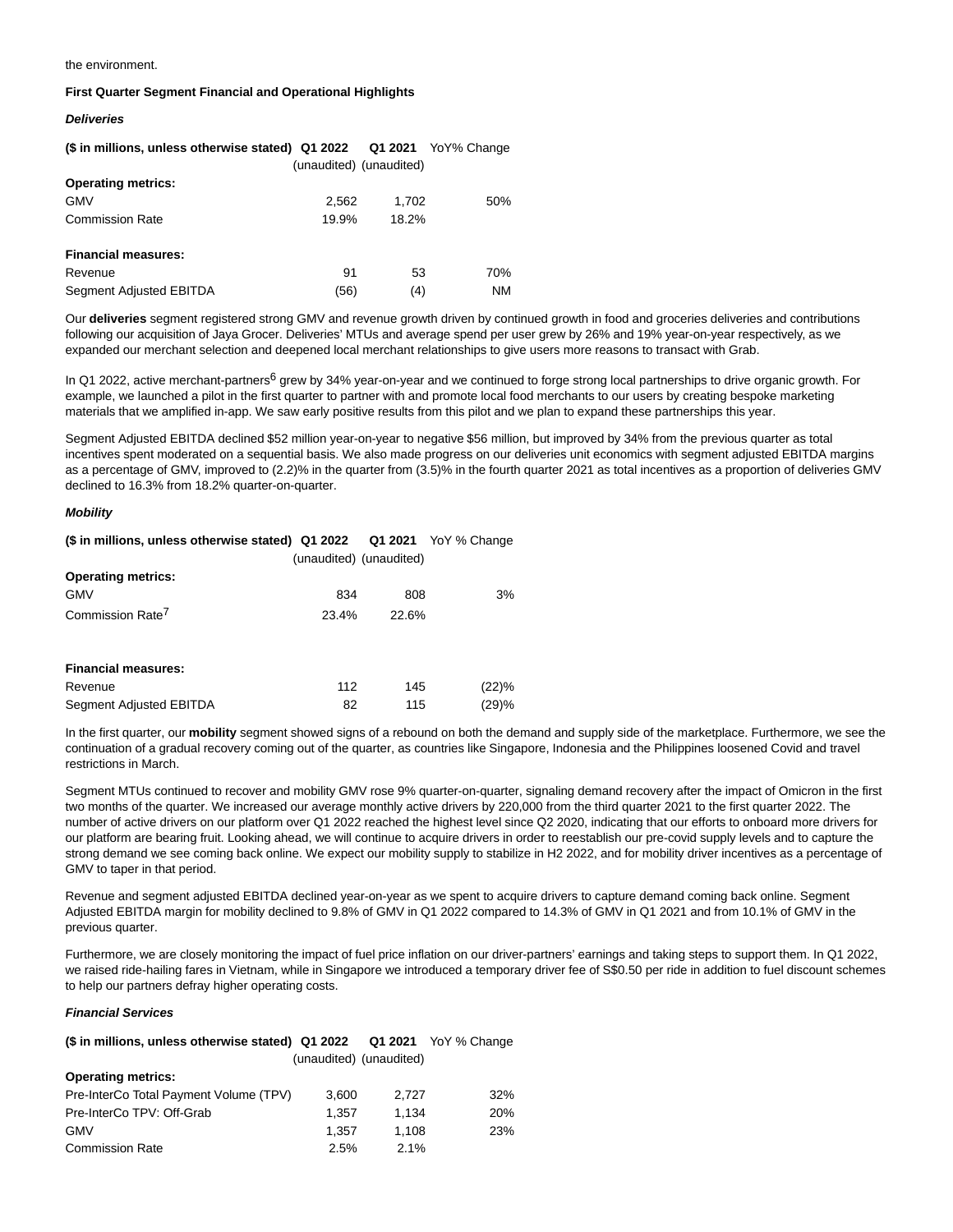| <b>Financial measures:</b> |       |      |       |
|----------------------------|-------|------|-------|
| Revenue                    | -11   |      | 52%   |
| Segment Adjusted EBITDA    | (102) | (78) | (30)% |

**Financial Services** (Pre-InterCo) TPV grew robustly in the first quarter, driven by on-platform growth as well as strong MTUs growth of 18% year-on-year. Continued on-platform transaction growth enhances our Superapp flywheel, as GrabPay users have higher levels of retention rates, spending and cross-segment usage compared to cash-users.

Revenue and GMV grew 52% and 23% year-on-year respectively, driven by off-platform GMV growth and strong ecosystem lending growth. TPV<sup>8</sup> of our Buy Now Pay Later product has grown 5 times from Q1 2021 to Q1 2022. Overall loans disbursed, that includes Buy Now Pay Later loans, grew 3 times in the same period.

In the quarter, OVO continued to execute on its open ecosystem strategy, signing up key partners and launching its first recurring payment partnership with a global subscription-based streaming service. OVO also expanded its partnerships with key merchants in the groceries, travel and marketplace segments to capture growth opportunities in those segments. One such partner is Indomaret, a convenience store chain in Indonesia. In the quarter, the number of Indomaret top-up transactions to the OVO wallet grew 57% month-on-month on average, indicating the partnership's success in driving user stickiness for OVO.

In the quarter, we also launched our first Islamic financing product with a partner in Malaysia. The Shariah-compliant product lets eligible drivers tap convenient financing options to address their cash flow needs. This product is yet another example of how we deliver value to our users via our hyperlocal approach.

Financial services segment adjusted EBITDA for Q1 2022 declined in the quarter to \$(102) million, versus \$(78) million in Q1 2021 on continued investment into our digital bank strategy and higher consumer incentives, while segment adjusted EBITDA margin for Q1 2022 was at (2.8)% of TPV, an improvement from (2.9)% in Q1 2021.

### **Enterprise and New Initiatives**

| (\$ in millions, unless otherwise stated) Q1 2022 Q1 2021 YoY% Change |                         |    |       |
|-----------------------------------------------------------------------|-------------------------|----|-------|
|                                                                       | (unaudited) (unaudited) |    |       |
| <b>Operating metrics:</b>                                             |                         |    |       |
| <b>GMV</b>                                                            | 52                      | 26 | 98%   |
| <b>Financial measures:</b>                                            |                         |    |       |
| Revenue                                                               | 14                      | 10 | 34%   |
| Segment Adjusted EBITDA                                               |                         |    | (51)% |

In the quarter, **enterprise and new initiatives** GMV and revenue grew strongly on a year-over-year basis driven by gains in our advertising business. GrabAds also increased its advertiser base seven times compared to the same period a year ago, by onboarding more Grab merchants on its advertising platform that provides search and display advertising options to drive in-app sales.

### **About Grab**

Grab is Southeast Asia's leading superapp based on GMV in 2021 in each of food deliveries, mobility and the e-wallets segment of financial services, according to Euromonitor. Grab operates across the deliveries, mobility and digital financial services sectors in 480 cities in eight countries in the Southeast Asia region – Cambodia, Indonesia, Malaysia, Myanmar, the Philippines, Singapore, Thailand and Vietnam. Grab enables millions of people each day to access its driver- and merchant-partners to order food or groceries, send packages, hail a ride or taxi, pay for online purchases or access services such as lending, insurance, wealth management and telemedicine, all through a single "everyday everything" app. Grab was founded in 2012 with the mission to drive Southeast Asia forward by creating economic empowerment for everyone, and since then, the Grab app has been downloaded onto millions of mobile devices. Grab strives to serve a triple bottom line: to simultaneously deliver financial performance for its shareholders and have a positive social and environmental impact in Southeast Asia.

### **Forward-Looking Statements**

This document and the announced investor webcast contain "forward-looking statements" within the meaning of the "safe harbor" provisions of the U.S. Private Securities Litigation Reform Act of 1995. All statements other than statements of historical fact contained in this document and the webcast, including but not limited to, statements about Grab's beliefs and expectations, business strategy and plans, objectives of management for future operations of Grab, and growth opportunities, are forward-looking statements. Some of these forward-looking statements can be identified by the use of forward-looking words, including "anticipate," "expect," "suggest," "plan," "believe," "intend," "estimate," "target," "project," "should," "could," "would," "may," "will," "forecast" or other similar expressions. Forward-looking statements are based upon estimates and forecasts and reflect the views, assumptions, expectations, and opinions of Grab, which involve inherent risks and uncertainties, and therefore should not be relied upon as being necessarily indicative of future results. A number of factors could cause actual results to differ materially from those contained in any forwardlooking statement, including but not limited to: Grab's ability to grow at the desired rate or scale and its ability to manage its growth; its ability to further develop its business, including new products and services; its ability to attract and retain partners and consumers; its ability to compete effectively in the intensely competitive and constantly changing market; its ability to continue to raise sufficient capital; its ability to reduce net losses and the use of partner and consumer incentives, and to achieve profitability; potential impact of the complex legal and regulatory environment on its business; its ability to protect and maintain its brand and reputation; general economic conditions, in particular as a result of COVID-19; expected growth of markets in which Grab operates or may operate; and its ability to defend any legal or governmental proceedings instituted against it. In addition to the foregoing factors, you should also carefully consider the other risks and uncertainties described in the "Risk Factors" section of Grab's registration statement on Form F-1 and the prospectus therein, and other documents filed by Grab from time to time with the U.S. Securities and Exchange Commission (the "SEC").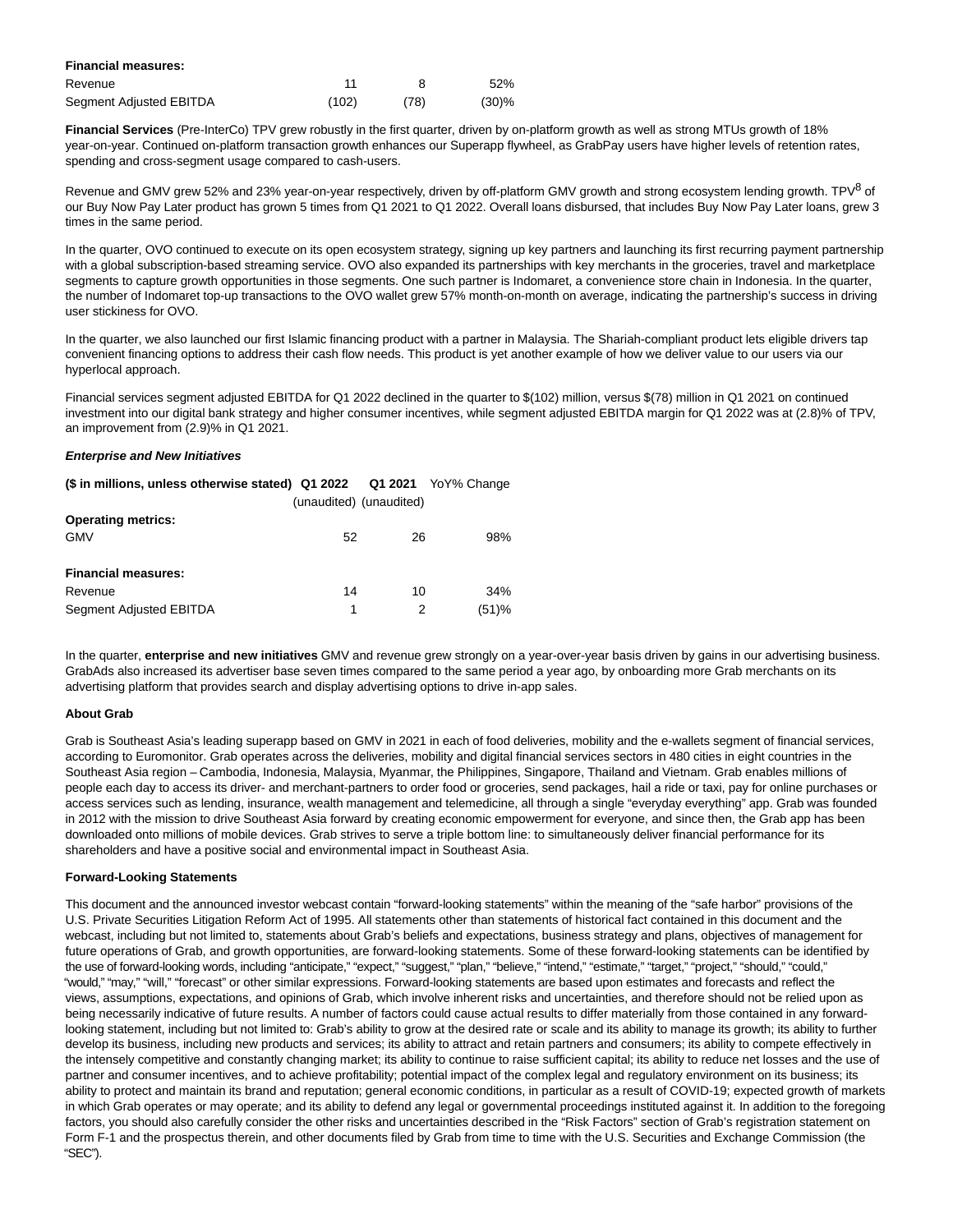Forward-looking statements speak only as of the date they are made. Grab does not undertake any obligation to update any forward-looking statement, whether as a result of new information, future developments, or otherwise, except as required under applicable law.

### **Unaudited Financial Information and Non-IFRS Financial Measures**

Grab's unaudited selected financial data for the three months ended March 31, 2022 and 2021 included in this document and the investor webcast is based on financial data derived from the Grab's management accounts that have not been reviewed or audited.

This document and the investor webcast also include references to non-IFRS financial measures, which include: Adjusted EBITDA, Total Segment Adjusted EBITDA and Segment Adjusted EBITDA. However, the presentation of these non-IFRS financial measures is not intended to be considered in isolation from, or as an alternative to, financial measures determined in accordance with IFRS. In addition, these non-IFRS financial measures may differ from non-IFRS financial measures with comparable names used by other companies.

Grab uses these non-IFRS financial measures for financial and operational decision-making and as a means to evaluate period-to-period comparisons, and Grab's management believes that these non-IFRS financial measures provide meaningful supplemental information regarding its performance by excluding certain items that may not be indicative of its recurring core business operating results. For example, Grab's management uses: Total Segment Adjusted EBITDA as a useful indicator of the economics of Grab's business segments, as it does not include regional corporate costs.

There are a number of limitations related to the use of non-IFRS financial measures. In light of these limitations, we provide specific information regarding the IFRS amounts excluded from these non-IFRS financial measures and evaluate these non-IFRS financial measures together with their relevant financial measures in accordance with IFRS.

This document and the investor webcast also includes "Pre-InterCo" data that does not reflect elimination of intragroup transactions, which means such data includes earnings and other amounts from transactions between entities within the Grab group that are eliminated upon consolidation. Such data differs materially from the corresponding figures post-elimination of intra-group transactions.

Explanation of non-IFRS financial measures:

- Adjusted EBITDA is a non-IFRS financial measure calculated as net loss adjusted to exclude: (i) interest income (expenses), (ii) other income (expenses), (iii) income tax expenses (credit), (iv) depreciation and amortization, (v) share-based compensation expenses, (vi) costs related to mergers and acquisitions, (vii) unrealized foreign exchange gain (loss), (viii) impairment losses on goodwill and non-financial assets, (ix) fair value changes on investments, (x) restructuring costs, (xi) legal, tax and regulatory settlement provisions and (xii) share listing and associated expenses.
- Segment Adjusted EBITDA is a non-IFRS financial measure, representing the Adjusted EBITDA of each of our four business segments, excluding, in each case, regional corporate costs.
- Adjusted EBITDA margin is a non-IFRS financial measure calculated as Adjusted EBITDA divided by Gross Merchandise Value.

|                                                                  |       | Q1 FY2022 Q1 FY2021 |
|------------------------------------------------------------------|-------|---------------------|
| (\$ in millions, unless otherwise stated)                        | \$    | \$                  |
| Loss for the period                                              | (435) | (666)               |
| Net interest expenses                                            | 27    | 420                 |
| Other income                                                     | (2)   | (6)                 |
| Income tax expenses                                              | 1     | 1                   |
| Depreciation and amortization                                    | 34    | 84                  |
| Share-based compensation expenses                                | 121   | 34                  |
| Unrealized foreign exchange (gain)/loss                          | (1)   | 1                   |
| Impairment losses / (gains) on goodwill and non-financial assets | 3     | (1)                 |
| Fair value change on investments                                 | (39)  | 13                  |
| Restructuring costs                                              |       |                     |
| Legal, tax and regulatory settlement provisions                  | 4     | 9                   |
| <b>Adjusted EBITDA</b>                                           | (287) | (111)               |
| Regional corporate costs                                         | 212   | 146                 |
| <b>Total Segment Adjusted EBITDA</b>                             | (75)  | 35                  |
| Segment Adjusted EBITDA                                          |       |                     |
| <b>Deliveries</b>                                                | (56)  | (4)                 |
| Mobility                                                         | 82    | 115                 |
| <b>Financial services</b>                                        | (102) | (78)                |
| Enterprise and new initiatives                                   | 1     | 2                   |
| <b>Total Segment Adjusted EBITDA</b>                             | (75)  | 35                  |
| * Amount less than \$1 million                                   |       |                     |

### **Operating Metrics**

Gross Merchandise Value (GMV) is an operating metric representing the sum of the total dollar value of transactions from Grab's services, including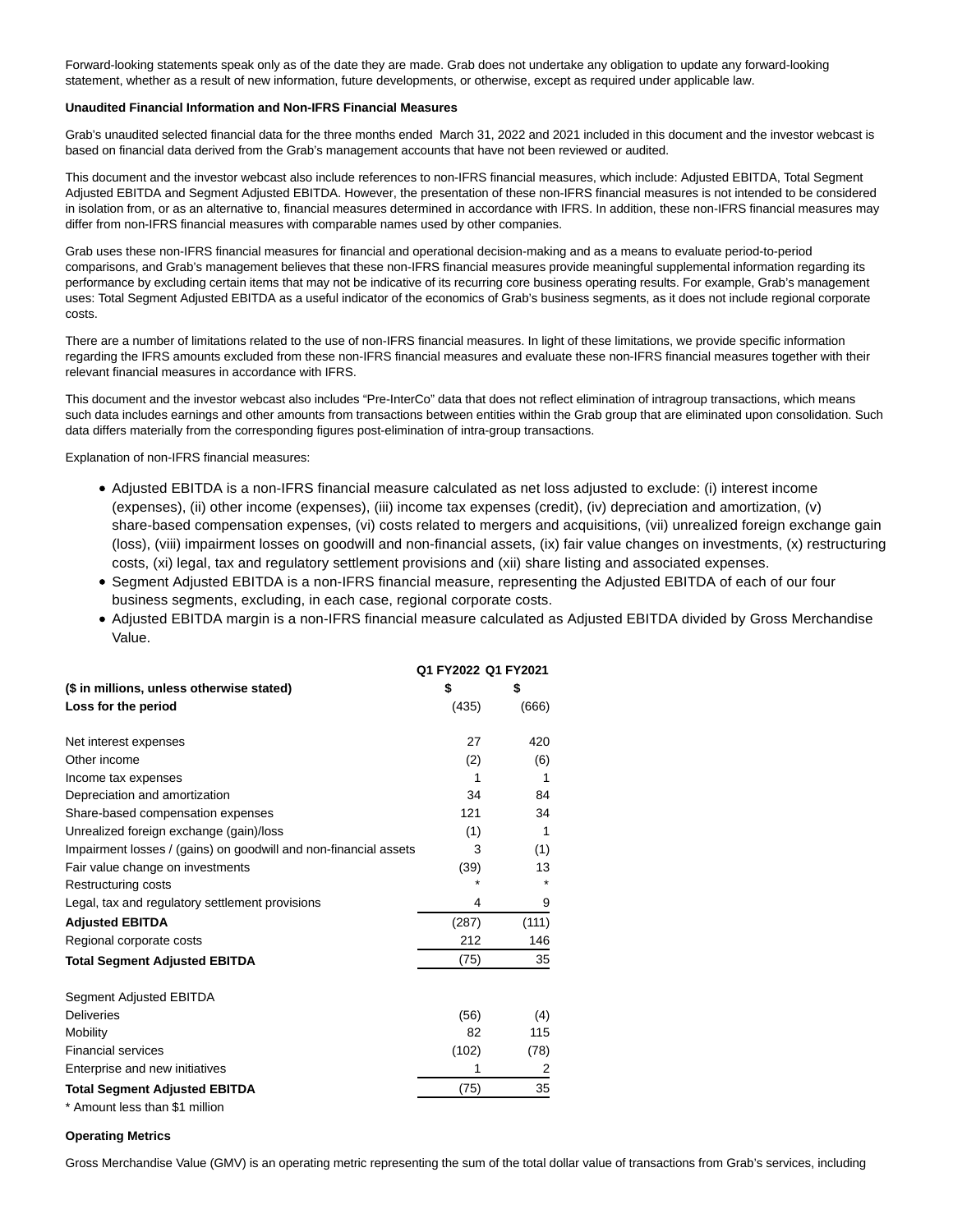any applicable taxes, tips, tolls and fees, over the period of measurement. GMV is a metric by which Grab understands, evaluates and manages its business, and Grab's management believes is necessary for investors to understand and evaluate its business. GMV provides useful information to investors as it represents the amount of a consumer's spend that is being directed through Grab's platform. This metric enables Grab and investors to understand, evaluate and compare the total amount of customer spending that is being directed through its platform over a period of time. Grab presents GMV as a metric to understand and compare, and to enable investors to understand and compare, Grab's aggregate operating results, which captures significant trends in its business over time.

Monthly Transacting User (MTUs) is defined as the monthly transacting users, which is an operating metric defined as the monthly number of unique users who transact via Grab's products, where transact means to have successfully paid for any of Grab's products. MTUs is a metric by which Grab understands, evaluates and manages its business, and Grab's management believes is necessary for investors to understand and evaluate its business.

Commission Rate represents the total dollar value paid to Grab in the form of commissions and fees from each transaction, without any adjustments for incentives paid to driver- and merchant-partners or promotions to end-users, as a percentage of GMV, over the period of measurement.

Partner incentives is an operating metric representing the dollar value of incentives granted to driver- and merchant-partners. The incentives granted to driver- and merchant-partners include base incentives and excess incentives, with base incentives being the amount of incentives paid to driverand merchant-partners up to the amount of commissions and fees earned by Grab from those driver- and merchant-partners, and excess incentives being the amount of payments made to driver- and merchant-partners that exceed the amount of commissions and fees earned by Grab from those driver- and merchant-partners. Consumer incentives is an operating metric representing the dollar value of discounts and promotions offered to consumers. Partner incentives and consumer incentives are metrics by which we understand, evaluate and manage our business, and we believe are necessary for investors to understand and evaluate our business. We believe these metrics capture significant trends in our business over time.

### **Industry and Market Data**

This document also contains information, estimates and other statistical data derived from third party sources, including research, surveys or studies, some of which are preliminary drafts, conducted by third parties, information provided by customers and/or industry or general publications. Such information involves a number of assumptions and limitations, and you are cautioned not to give undue weight on such estimates. Grab has not independently verified such third-party information, and makes no representation as to the accuracy of such third-party information.

### **Unaudited Summary of Financial Results**

### **Condensed consolidated statement of profit or loss and other comprehensive income**

|                                                                       |         | Q1 2022 Q1 2021 |
|-----------------------------------------------------------------------|---------|-----------------|
| (\$ in millions, except for per share data)                           | \$      | S               |
| Revenue                                                               | 228     | 216             |
| Cost of revenue                                                       | (310)   | (241)           |
| Other income                                                          | 3       | 6               |
| Sales and marketing expenses                                          | (70)    | (45)            |
| General and administrative expenses                                   | (169)   | (89)            |
| Research and development expenses                                     | (119)   | (75)            |
| Net impairment losses on financial assets                             | (8)     | (3)             |
| Other expenses                                                        | $\star$ |                 |
| <b>Operating loss</b>                                                 | (445)   | (231)           |
| Finance income                                                        | 49      | 8               |
| Finance costs                                                         | (37)    | (442)           |
| Net finance income/(costs)                                            | 12      | (434)           |
| Share of loss of equity-accounted investees (net of tax)              | (1)     |                 |
| Loss before income tax                                                | (434)   | (665)           |
| Income tax expense                                                    | (1)     | (1)             |
| Loss for the period                                                   | (435)   | (666)           |
| Items that will not be reclassified to profit or loss:                |         |                 |
| Defined benefit plan remeasurements                                   |         |                 |
| Items that are or may be reclassified subsequently to profit or loss: |         |                 |
| Foreign currency translation differences - foreign operations         | (5)     | (17)            |
| Other comprehensive loss for the period, net of tax                   | (5)     | (17)            |
| Total comprehensive loss for the period                               | (440)   | (683)           |
|                                                                       |         |                 |
| Loss attributable to:                                                 |         |                 |
| Owners of the Company                                                 | (423)   | (657)           |
| Non-controlling interests                                             | (12)    | (9)             |
|                                                                       | (435)   | (666)           |
| Total comprehensive loss attributable to:                             |         |                 |
| Owners of the Company                                                 | (429)   | (653)           |
| Non-controlling interests                                             | (11)    | (30)            |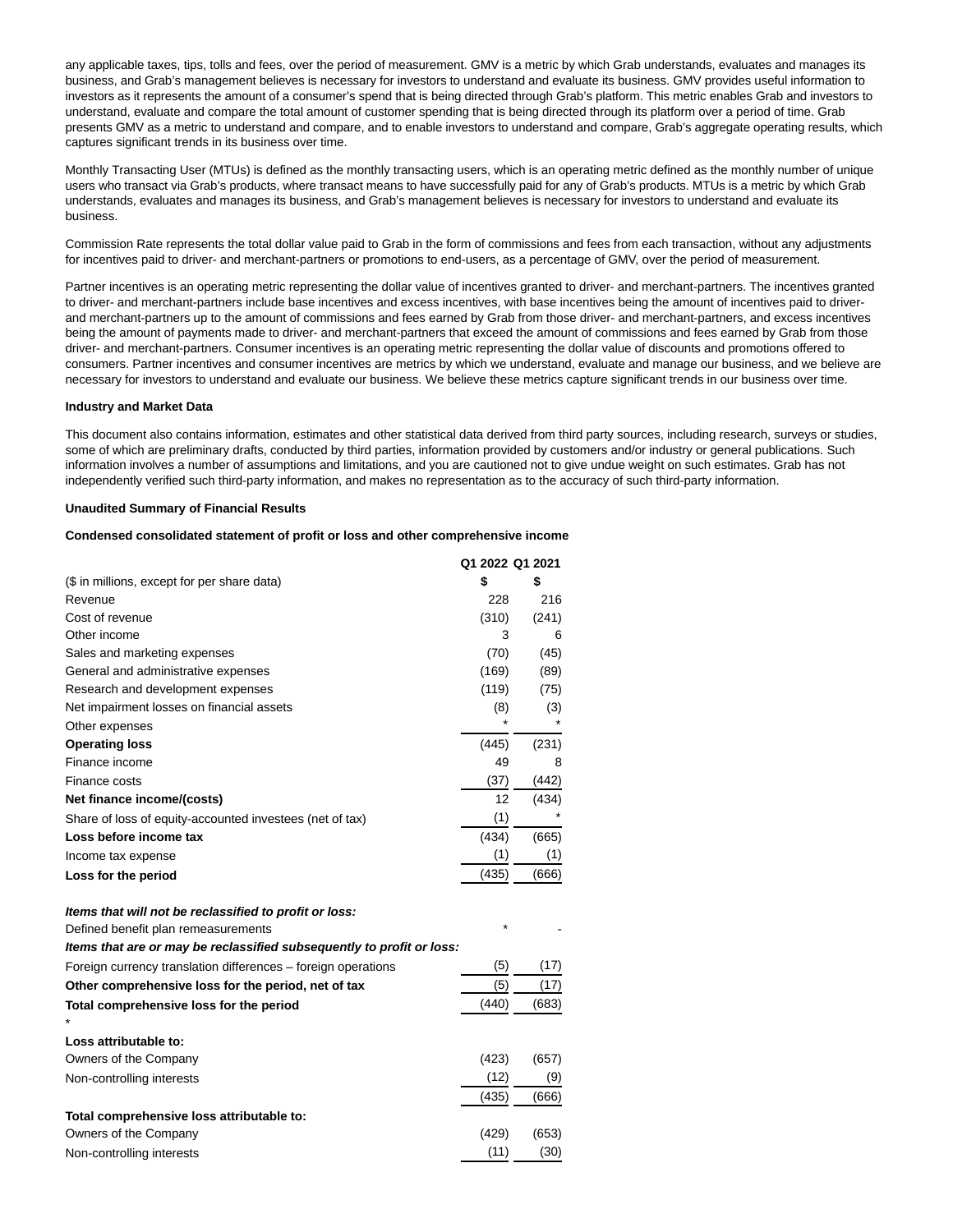|                 | (440)                 | (683) |
|-----------------|-----------------------|-------|
| Loss per share: |                       |       |
| Basic           | \$ (0.11) \$ (\$3.18) |       |
| Diluted         | \$ (0.11) \$ (\$3.18) |       |
|                 |                       |       |

\* Amount less than \$1 million

## **Condensed consolidated statement of financial position**

|                                              | 2022      | March 31, December 31,<br>2021 |
|----------------------------------------------|-----------|--------------------------------|
| (\$ in millions, unless otherwise stated)    | \$        | \$                             |
| <b>Non-current assets</b>                    |           |                                |
| Property, plant, and equipment               | 508       | 441                            |
| Intangible assets and goodwill               | 905       | 675                            |
| Associates and joint venture                 | 48        | 14                             |
| Deferred tax assets                          | 4         | 5                              |
| Other investments                            | 1,283     | 1,241                          |
| Prepayments and other assets                 | 126       | 127                            |
|                                              | 2,874     | 2,503                          |
| <b>Current assets</b>                        |           |                                |
| Inventories                                  | 45        | 4                              |
| Trade and other receivables                  | 304       | 255                            |
| Prepayments and other assets                 | 226       | 185                            |
| Other investments                            | 4,095     | 3,240                          |
| Cash and cash equivalents                    | 3,387     | 4,991                          |
|                                              | 8,057     | 8,675                          |
| <b>Total assets</b>                          | 10,931    | 11,178                         |
| <b>Equity</b>                                |           |                                |
| Share capital and share premium              | 22,072    | 21,529                         |
| Reserves                                     | 532       | 606                            |
| <b>Accumulated losses</b>                    | (14, 974) | (14, 402)                      |
| Equity attributable to owners of the Company | 7,630     | 7,733                          |
| Non-controlling interests                    | 46        | 286                            |
| <b>Total equity</b>                          | 7,676     | 8,019                          |
| <b>Non-current liabilities</b>               |           |                                |
| <b>Warrant liabilities</b>                   | 20        | 54                             |
| Loans and borrowings                         | 2,082     | 2,031                          |
| Provisions                                   | 17        | 18                             |
| <b>Other liabilities</b>                     | 119       | 27                             |
| Deferred tax liabilities                     | 19        | 3                              |
|                                              | 2,257     | 2,133                          |
| <b>Current liabilities</b>                   |           |                                |
| Loans and borrowings                         | 156       | 144                            |
| Provisions                                   | 38        | 35                             |
| Trade and other payables                     | 801       | 844                            |
| <b>Current tax liabilities</b>               | 3         | 3                              |
|                                              | 998       | 1,026                          |
|                                              | 3,255     | 3,159                          |
| <b>Total liabilities</b>                     | 10,931    | 11,178                         |
| <b>Total equity and liabilities</b>          |           |                                |

## **Condensed consolidated statement of cash flow**

|                                               | Q1 2022 Q1 2021 |       |
|-----------------------------------------------|-----------------|-------|
| (\$ in millions, unless otherwise stated)     | \$              | \$    |
| Cash flows from operating activities          |                 |       |
| Loss before income tax                        | (434)           | (665) |
| Adjustments for:                              |                 |       |
| Amortization of intangible assets             | 4               | 58    |
| Depreciation of property, plant and equipment | 30              | 26    |
| Impairment of property, plant and equipment   | 3               | (1)   |
| Equity-settled share-based payment            | 121             | 34    |
| Finance costs                                 | 37              | 442   |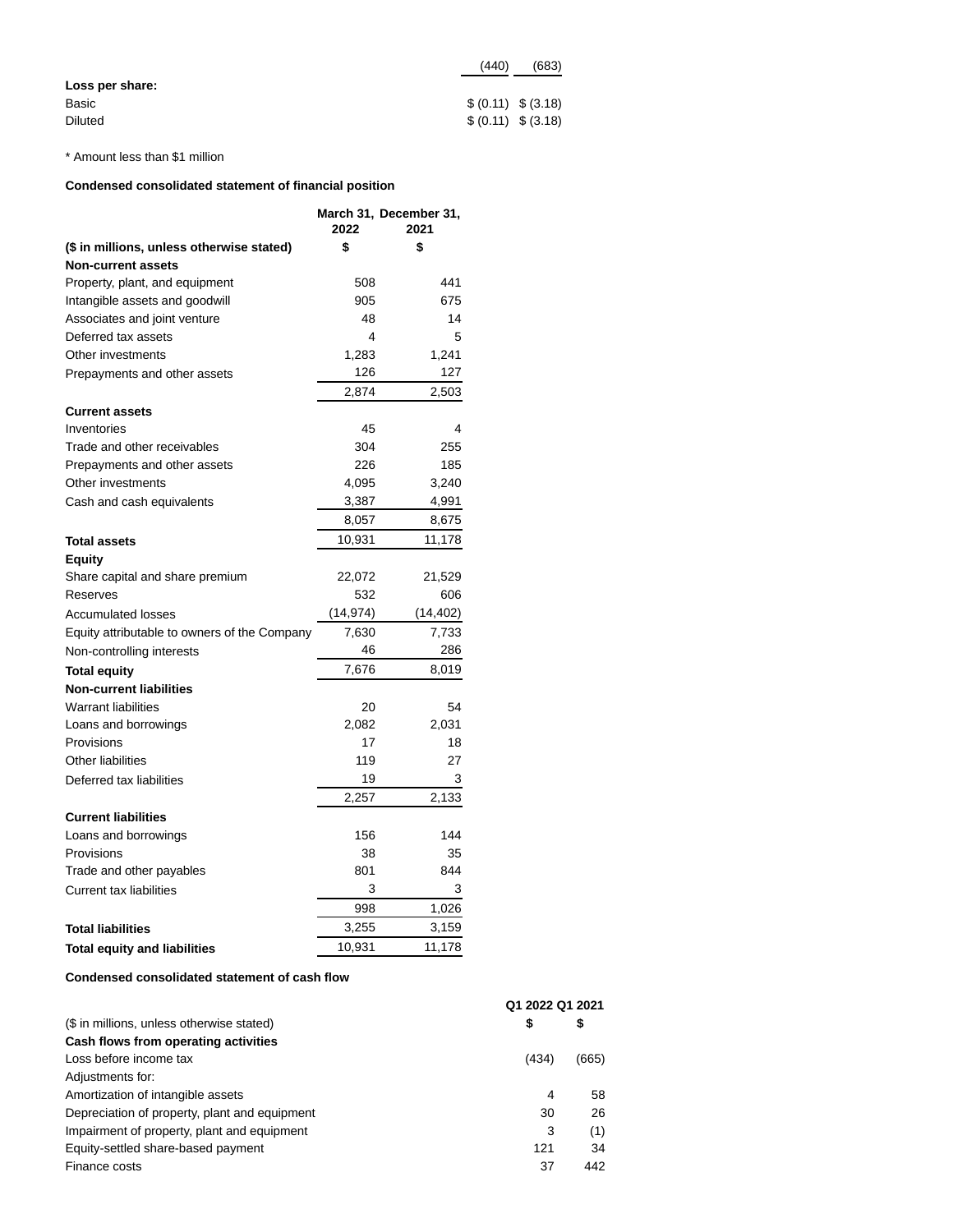| Net impairment loss on financial assets                                           | 8              | 3     |
|-----------------------------------------------------------------------------------|----------------|-------|
| Finance income                                                                    | (49)           | (8)   |
| Loss on disposal of property, plant and equipment                                 |                | 1     |
| Share of loss of equity-accounted investees (net of tax)                          | 1              |       |
| Change in provisions                                                              | $\overline{2}$ |       |
|                                                                                   | (277)          | (110) |
| Changes in:                                                                       |                |       |
| - Inventories                                                                     | 9              |       |
| - Deposit pledged                                                                 | (18)           |       |
| - Trade and other receivables                                                     | (116)          | 6     |
| - Trade and other payables                                                        | (57)           | (46)  |
| Cash used in operations                                                           | (459)          | (150) |
| Income tax paid                                                                   | (6)            | (1)   |
| Net cash used in operating activities                                             | (465)          | (151) |
|                                                                                   |                |       |
| Cash flows from investing activities                                              |                |       |
| Acquisition of property, plant and equipment                                      | (10)           | (5)   |
| Purchase of intangible assets                                                     | (3)            | (6)   |
| Proceeds from disposal of property, plant and equipment                           | 3              | 9     |
| Acquisition of businesses, net of cash acquired                                   | (175)          |       |
| Net acquisitions of other investments                                             | (891)          | (688) |
| Restricted cash                                                                   |                | 1     |
| Interest received                                                                 | 9              | 7     |
| Net cash used in investing activities                                             | (1,067)        | (682) |
|                                                                                   |                |       |
| Cash flows from financing activities                                              |                |       |
| Proceeds from exercise of share options                                           |                | 39    |
| Payment of share listing and associated expenses                                  | (39)           |       |
| Proceeds from bank loans                                                          | 30             | 1,932 |
| Repayment of bank loans                                                           | (38)           | (31)  |
| Payment of lease liabilities                                                      | (7)            | (5)   |
| Proceeds from issuance of convertible redeemable preference shares                |                | 62    |
| Proceeds from subscription of shares in subsidiaries by non-controlling interests |                | 41    |
| Deposit pledged                                                                   | 5              |       |
| Interest paid                                                                     | (37)           | (3)   |
| Net cash (used in)/ from financing activities                                     | (86)           | 2,035 |
|                                                                                   |                |       |
| Net (decrease)/ increase in cash and cash equivalents                             | (1,618)        | 1,202 |
| Cash and cash equivalents at January 1                                            | 4,838          | 2,004 |
| Effect of exchange rate fluctuations on cash held                                 | (5)            | (26)  |
| Cash and cash equivalents at March 31                                             | 3,215          | 3,180 |
|                                                                                   |                |       |

\* Amount less than \$1 million

<sup>1</sup> Commission Rate is an operating metric, representing the total dollar value paid to Grab in the form of commissions and fees from each transaction, without any adjustments for incentives paid to driver- and merchant-partners or promotions to end-users, as a percentage of GMV, over the period of measurement.

<sup>2</sup> GMV means gross merchandise value, an operating metric representing the sum of the total dollar value of transactions from Grab's services, including any applicable taxes, tips, tolls and fees, over the period of measurement.

<sup>3</sup> Total Payments Volume (TPV) is defined as the value of payments, net of payment reversals, successfully completed through the Grab platform for the financial services segment. Pre-InterCo means this segment data includes earnings and other amounts from transactions between entities within the Grab group that are eliminated upon consolidation.

<sup>4</sup> Active driver-partners are defined as Grab's driver-partners that had bid at least one job on the Grab driver app during a month. Active driverpartners over a quarterly or annual period are calculated based on the average of the Active drivers for each month in the relevant period.

5 MTUs means monthly transacting users, which is an operating metric defined as the monthly number of unique users who transact via our products, where transact means to have successfully paid for any of our products. MTUs over a quarterly or annual period are calculated based on the average of the MTUs for each month in the relevant period. Figure is inclusive of OVO MTUs. Excluding OVO MTUs, our MTUs for Q1 2022 and Q1 2021 would be 27.8 million and 23.8 million respectively, and GMV per MTU will be \$173 and \$153 respectively.